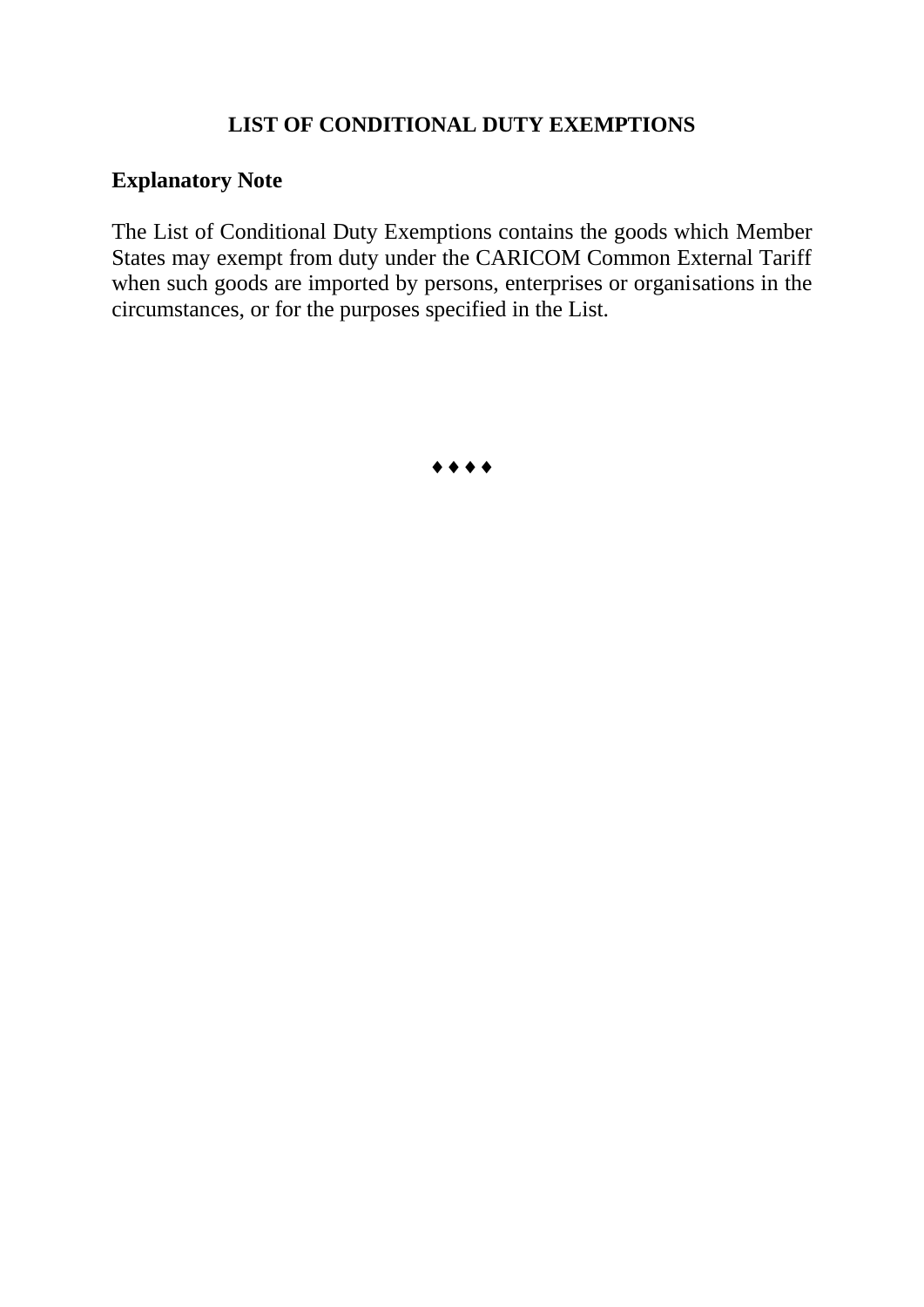# **RULES GOVERNING THE APPLICATION OF THE LIST OF CONDITIONAL DUTY EXEMPTIONS**

- 1. A Member State may refuse to grant full duty exemption for any good eligible therefor under the List and may choose instead to apply a level of import tariff on such good not higher than that provided in the Schedule of Tariff Rates.
- 2. In a number of cases (for example, in connection with shipping and aircraft, for health, governmental, social and cultural purposes), while the scope of the duty exemption has been specified, each Member State is free to approve the beneficiaries (whether the individual, the institution or the organisation) of the exemption.
- 3. The reference in the List to goods for the use of international organisations or their personnel is understood to include inter-governmental organisations operating within the Community pursuant to an agreement in force between such organisations and the Government of one or more Member States.
- 4. (a) Where the goods produced by an enterprise do not meet the qualifying conditions set down with respect to those goods in Schedule I of Article 84 of the Revised Treaty, that enterprise will not qualify for exemption from duty with regard to the materials utilised in the production of those goods.
	- (b) This Rule will not apply to goods which are produced for export to third countries.
	- (c) The Rule will have effect only with regard to concessions approved following entry into force.
- 5. (a) The items set down in Part I of the List of Ineligibles appended to this List

of Conditional Duty Exemptions shall not be eligible for exemption or reduction of duty where they are imported for use in Industry, Agriculture, Forestry, Fisheries and Mining, except:

- when the item is imported for use in new investment or substantial expansion; or
- when the item is provided by a country or an international institution in the context of development finance with a view to assisting the economic development of the importing Member State, and when the agreement between the importing Member State and the donor country or international institution requires sourcing from a particular extra-regional source on a concessional duty basis.
- (b) The items set down in Part I and Part II of the List of Ineligibles appended to this List of Conditional Duty Exemptions shall not be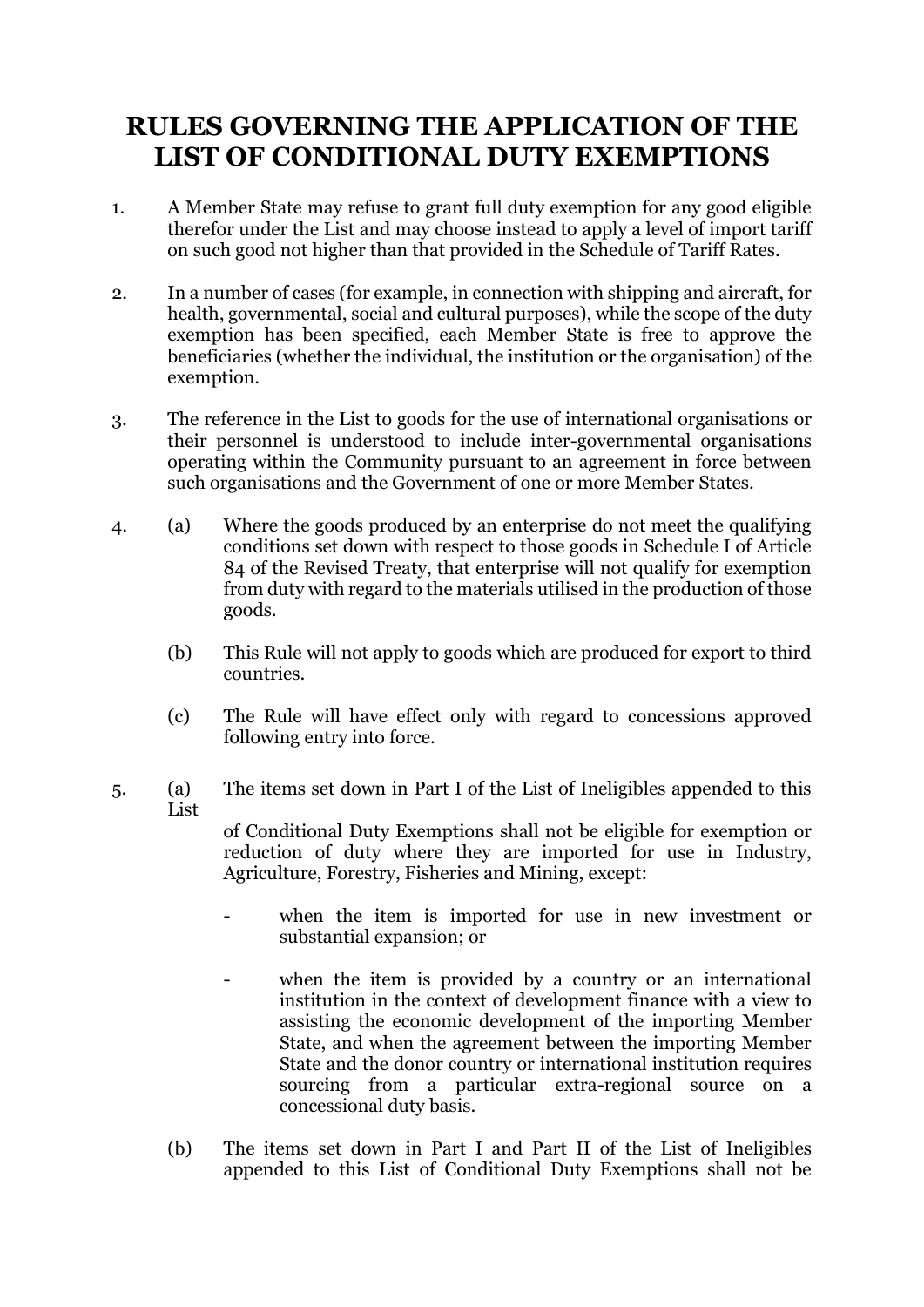eligible for exemption or reduction of duty where they are imported for use in the circumstances contemplated in Section XI - For Other Approved Purposes (excluding 23 - Goods [including foodstuff] imported for used in rehabilitation or relief following natural disaster, as approved by the Competent Authority), except that this ineligibility will not apply where the Competent Authority is satisfied that the items are gifts or have been provided on a concessional basis.

♦♦♦♦♦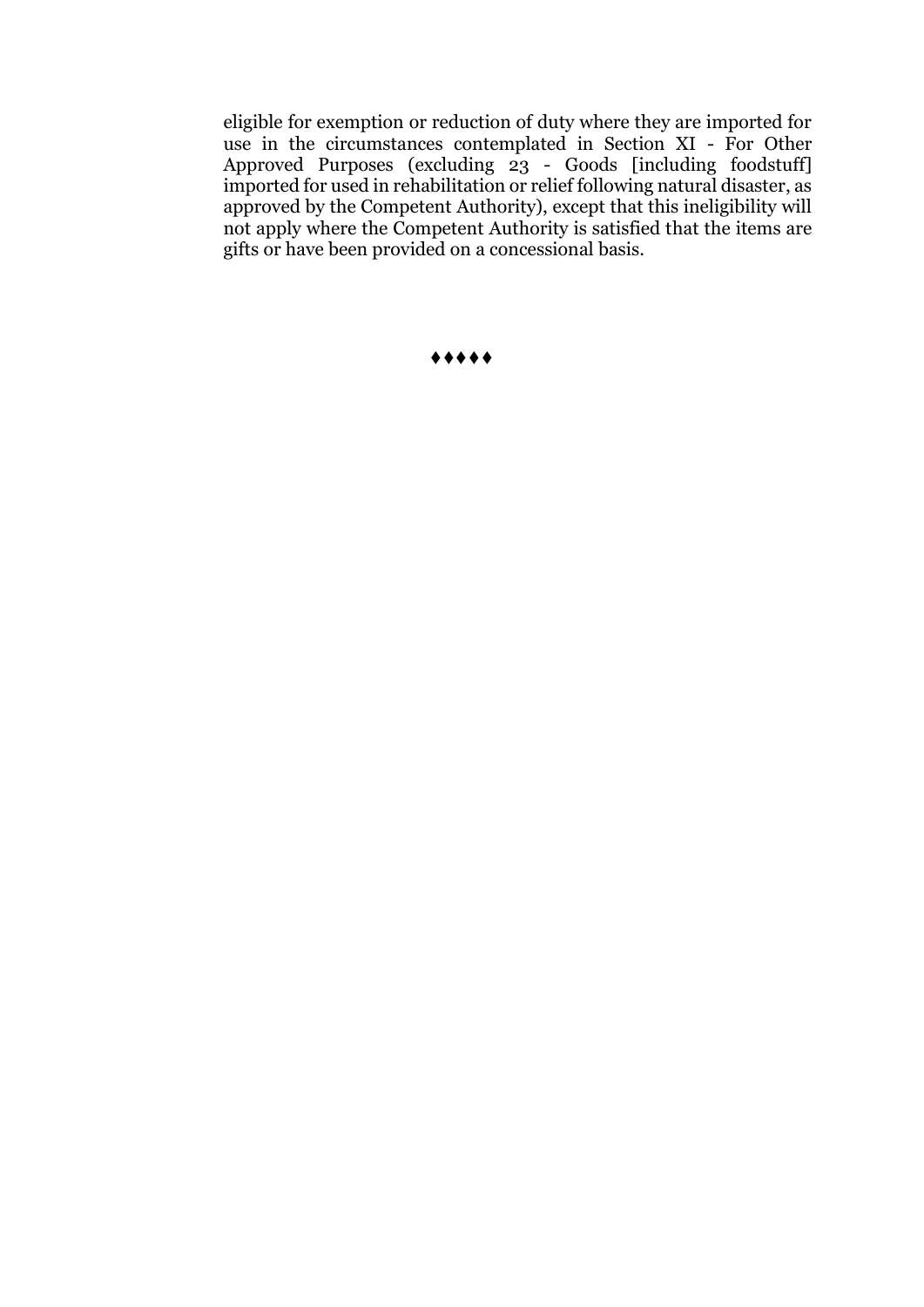# **LIST OF CONDITIONAL DUTY EXEMPTIONS**

#### **I** - **FOR INDUSTRY, AGRICULTURE, FISHERIES, FORESTRY AND MINING**

- A Machinery and equipment, including equipment for the transportation of goods, and materials for use in approved industry, and parts thereof, agriculture (including livestock), fisheries (including aquaculture), forestry and mining (including the exploration, exploitation and storage of geothermal energy), as approved by the Competent Authority.
- B Building material for first installation or extension of industrial enterprises as approved by the Competent Authority.

## **II** - **FOR PURPOSES CONNECTED WITH TOURISM**

- (i) Building materials for first installation of approved hotels, guest houses and other facilities and attractions and approved renovations and extensions;
- (ii) Equipment and appliances for initial equipping of approved hotels and for approved extensions and renovations;
- (iii) Equipment for use in sports and recreational activities as approved by the Competent Authority;
- (iv) Motor cars and public transport-type passenger motor vehicles including coaches and mini-buses for use as approved by the Competent Authority;

#### **III** - **FOR SHIPPING**

- (i) Boats, boat and navigation equipment and boat fittings, sail canvas, marine engines, fuel and lubricants for services as approved by the Competent Authority;
- (ii) Navigation aids.

#### **IV** - **FOR APPROVED PURPOSES CONNECTED WITH AIRCRAFT**

- (i) Aircraft, component parts, accessories, instruments, grounds and technical equipment and motor vehicles for aircraft services and operations including air clubs, as are approved;
- (ii) Fuel and lubricants for approved aircraft services and operations.

#### **V** - **FOR EDUCATIONAL AND CULTURAL PURPOSES**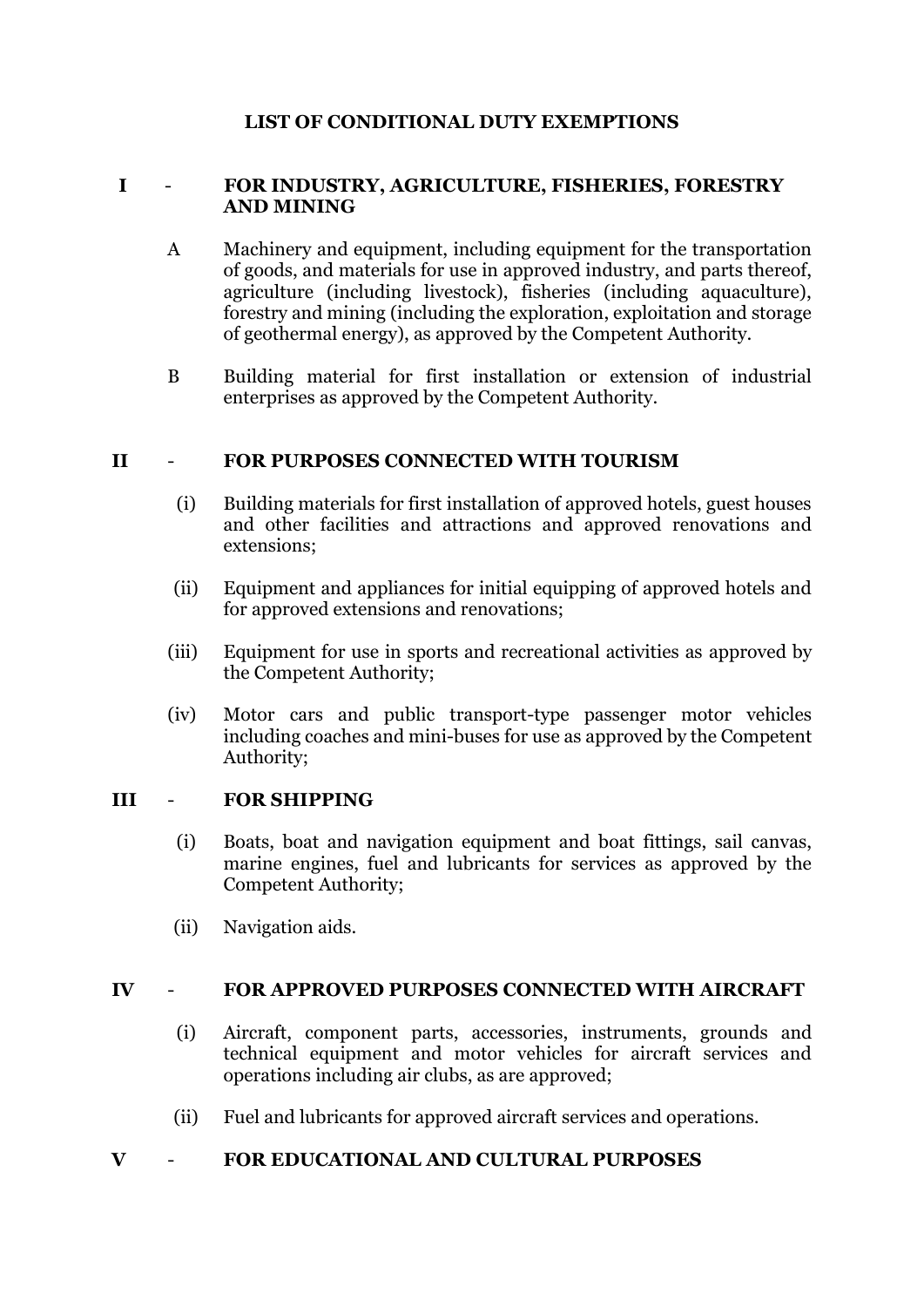- (i) Supplies, equipment, instruments and apparatus, tools, books (including workbooks and activity books), specimens illustrative of natural history and other sciences, for approved educational and cultural institutions and purposes, including for museums, zoos and historical societies;
- (ii) Materials for the construction, renovation and extension of approved educational and cultural institutions;
- (iii) Equipment and supplies for sports, as approved by the Competent Authority;
- (iv) Academic robes admitted as such by the Competent Authority.

## **VI** - **FOR HEALTH**

- (i) Equipment and vehicles; drugs, medical, surgical and laboratory supplies for approved hospitals and veterinary institutions, including approved institutions providing out-patients' health care;
- (ii) Materials for the construction, furnishing, replacement or extension of approved hospitals and veterinary institutions including approved institutions offering out-patients' health care and furnishings for such health care facilities;
- (iii) Hearing aids, crutches, manual and motorized wheelchairs, trusses, colostomy bags, and similar appliances and apparatus, and identifiable spare parts for the relief of permanent bodily disablement, including reading matter and articles specifically designed for the blind;
- (iv) Other goods catering to the needs of the mentally or physically handicapped and admitted as such by the Competent Authority;
- (v) Tools of trade for the disabled, admitted by the Competent Authority;
- (vi) Ambulances.

#### **VII** - **FOR GOVERNMENT AND GOVERNMENTAL PURPOSES**

- (i) Goods including motor vehicles, imported by or for the use of:
	- (a) the Central Government; or
	- (b) any municipality, local government authority or other public body or institution approved by the Competent Authority;
	- (c) persons including public and contract officers approved by the Competent Authority.
- (ii) Goods imported under special bilateral arrangements, as approved by the Competent Authority -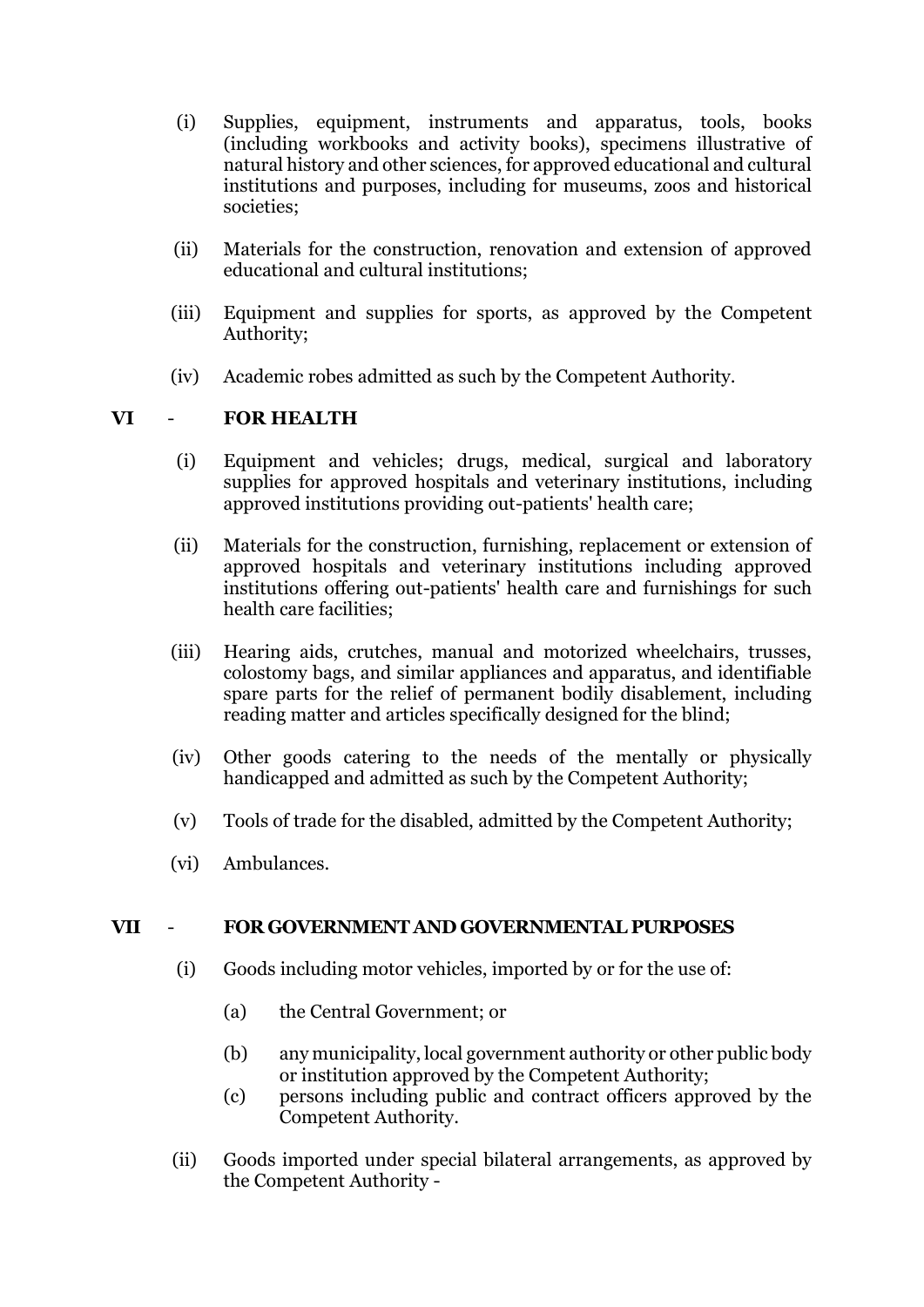- (a) Goods imported by or for the use of the Head of State;
- (b) Goods imported for the use of the Prime Minister.

## **VIII - FOR MILITARY FORCES**

- (i) Goods imported by or for use of the military forces;
- (ii) Arms, ammunition, uniforms accoutrements, and equipment, including musical instruments imported by and for the use of any Volunteer Force, Cadet Force or Rifle Association approved by the Competent Authority.

#### **IX - FOR DIPLOMATIC MISSIONS, INTERNATIONAL ORGANISATIONS AND PERSONNEL**

- (i) Goods including motor vehicles for use of any Mission or Consulate or the members thereof, to the extent provided by the Vienna Convention on Diplomatic Relations, 1961 or the Vienna Convention on Consular Relations, 1963;
- (ii) Goods including motor vehicles for the use of any international organisation or personnel of that organisation pursuant to an agreement in force between the organisation and the Government of a Member State.

# **X** - **FOR THE MOVEMENT OF PERSONS**

- (i) Personal and household effects of a passenger and instruments and tools of trade for use by the passenger, accompanying the passenger, or imported by that passenger within three months before, or after the arrival of the passenger, or such further period as the Competent Authority may allow;
- (ii) Souvenirs and Gifts Imported by a Passenger;
- (iii) Personal effects, not being merchandise, of citizens of the importing Member State or persons ordinarily domiciled abroad.

# **XI - FOR OTHER APPROVED PURPOSES**

- 1. Instruments, apparatus, equipment and materials including records and tapes for radio and television broadcasting, imported by or on behalf of any radio or television broadcasting company approved by the Competent Authority.
- 2. Amateur radio equipment for use by holders of valid licences granted by the Competent Authority, to keep, install, erect or use on amateur wireless transmitter.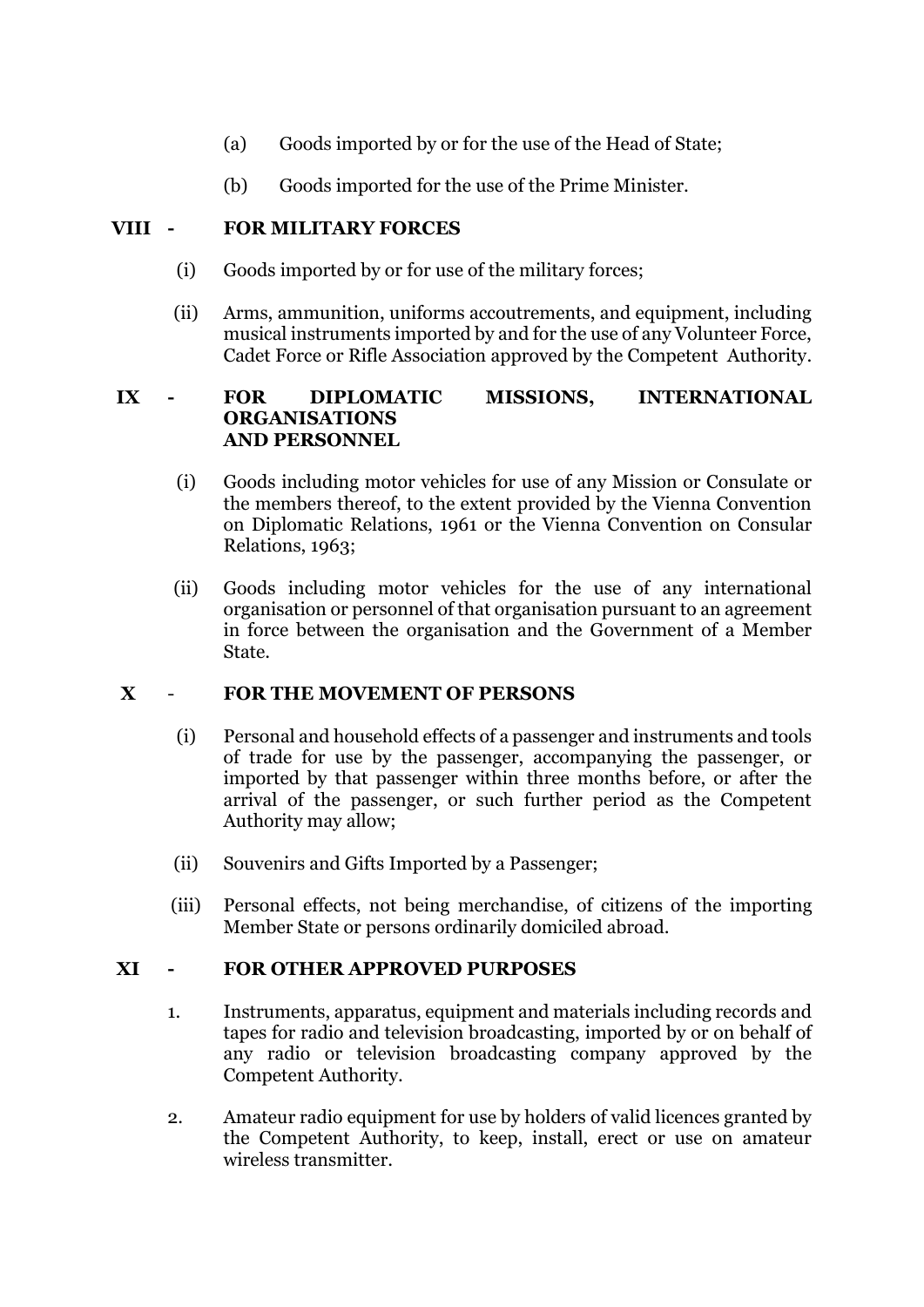- 3. Goods made from sea-island cotton and bearing the mark or trademark of the West Indian Sea Island Cotton Association.
- 4. Motor spirit, industrial machinery and transport equipment for use in under-developed and interior areas, as approved by the Competent Authority.
- 5. Patterns and samples, cut, mutilated or otherwise spoiled to the satisfaction of the Customs Authorities so as to render them unmerchantable.
- 6. Advertising material having no commercial value.
- 7. Cups, medals, shields and similar trophies not being articles of general utility, proved to the satisfaction of the Customs Authorities to be specially imported for bestowal as honorary distinctions or prizes or when won abroad or sent by donors resident abroad.

Provided that the articles are not imported or stocked for purposes of trade.

- 8. Artificial flowers, miniature flags, buttons, brooches and similar small emblems imported for sale for the purpose of providing funds in aid of any institution or charitable purpose approved by the Competent Authority.
- 9. Materials, vehicles and equipment imported by any person for the purpose of carrying out any works in pursuance of any contract between such person and the Government of a Member State where the Competent Authority is satisfied that such materials and equipment are necessary for the performance of such contract and that such contract provides that such materials and equipment shall be exempt from import duties of customs.

Provided that on the completion of such works the importer shall be liable to pay existing rates of duty on all materials not used up and on all equipment and vehicles unless such materials, vehicles or equipment are re-exported.

- 10. All goods which are made available free of charge by a country or an international institution, or by an individual or group of individuals, with a view to assisting the economic development of the importing Member State, as approved by the Competent Authority.
- 11. Goods including motor vehicles, imported by or for the use of religious bodies, on the signed declaration of the head of the religious body, as approved by the Competent Authority.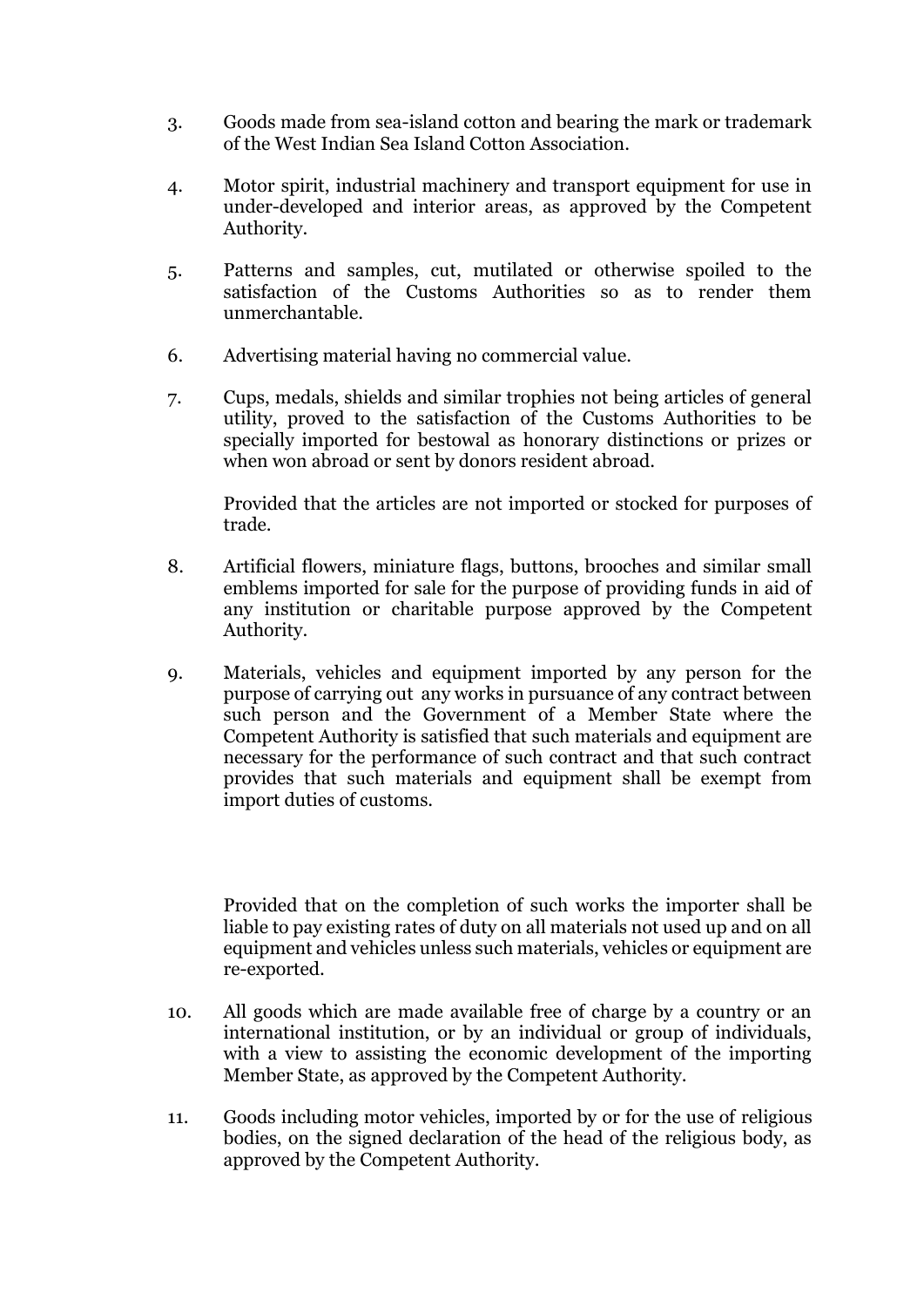- 12. Containers or coverings in which articles not liable to ad valorem duty are imported, provided they are the usual or proper containers or coverings for such goods.
- 13. Uniforms and equipment imported by and for the use of Boy Scouts, Boys Brigade and Girl Guides Associations and such other youth associations as may be approved by the Competent Authority.
- 14. Goods imported by or for the use of any office or bureau for meteorological observation, or any institution engaged in scientific, medical or technical research including instruments, apparatus and equipment for geological or topographical purposes, as approved by the Competent Authority.
- 15. Goods imported by or on behalf of charitable, welfare or service organisations, as approved by the Competent Authority.
- 16. Protective clothing and protective equipment imported by or on behalf of industrial concerns which the Competent Authority is satisfied will be used solely by industrial workers for personal protection from occupational hazards.
- 17. Goods including motor vehicles and parts, imported by or for the use of public utilities, as approved by the Competent Authority.
- 18. Supplies, equipment, instruments and apparatus for the recovery and restoration of archaeological sites and artifacts, as approved by the Competent Authority.
- 19. Goods imported by or for the use of Workers' Organisations, as approved by the Competent Authority.
- 20. Clothing donated for the use of indigent school children, as approved by the Competent Authority.
- 21. Fire-fighting and fire-detecting equipment, vehicles, materials and apparatus, as approved by the Competent Authority
- 22. Films, filmstrips, microfilms and sound recordings of an educational, scientific or cultural character produced by the United Nations or any of its Specialised Agencies.
- 23. Goods (including foodstuff) imported for use in rehabilitation or relief following natural disaster, as approved by the Competent Authority.
- 24. For Energy Conservation
	- (i) Apparatus/machinery designed to produce motive power, heat, light or electricity through the utilisation of renewable sources of energy;